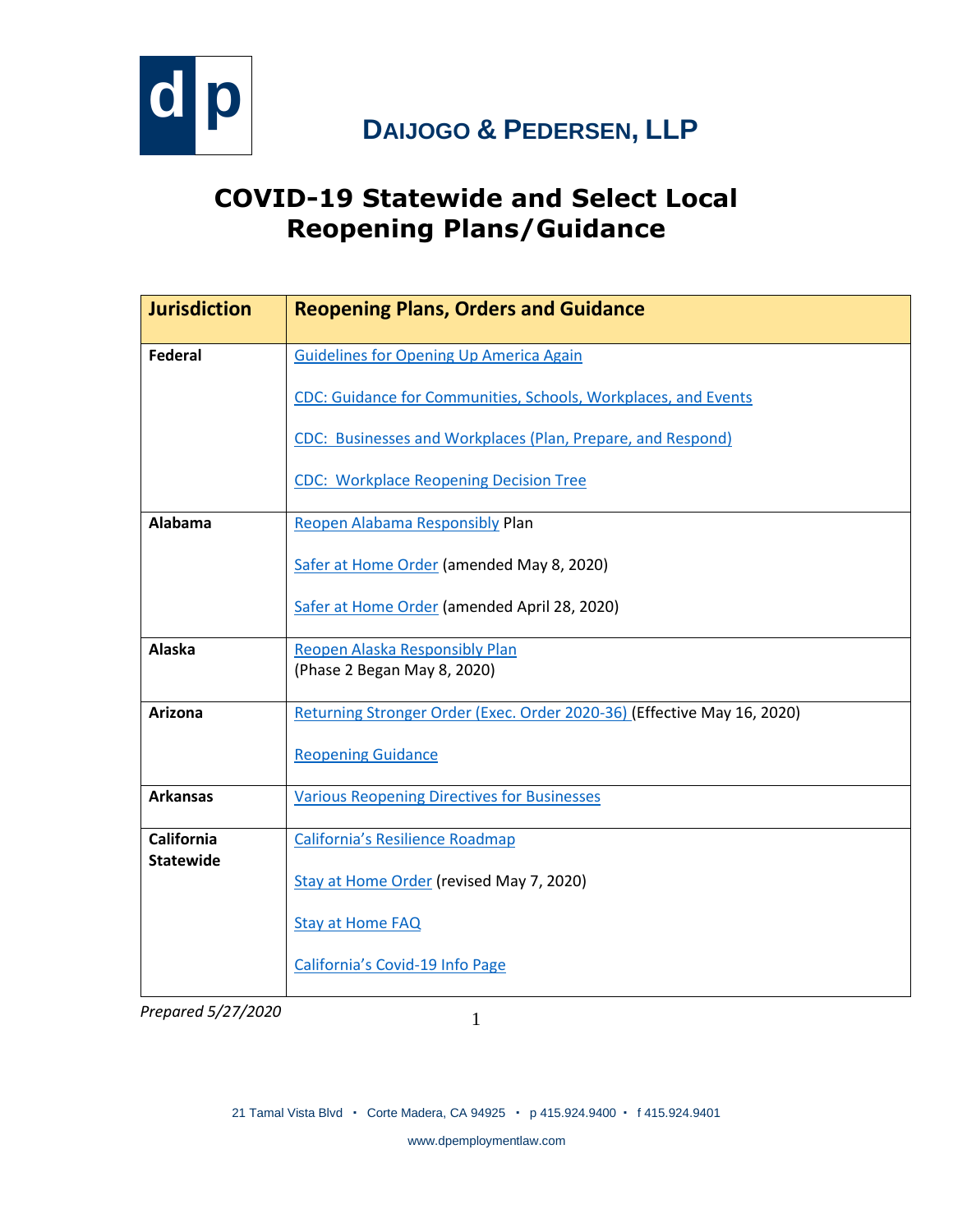

| <b>Jurisdiction</b>                                    | <b>Reopening Plans, Orders and Guidance</b>                                                                                                                                                                                      |
|--------------------------------------------------------|----------------------------------------------------------------------------------------------------------------------------------------------------------------------------------------------------------------------------------|
| California:<br>Alameda County                          | <b>Alameda County COVID Recovery</b>                                                                                                                                                                                             |
| California: Los<br>Angeles (City and<br>County)        | City of Los Angeles:<br>Safer L.A. (Roadmap to COVID-19 Response in the City of Los Angeles)<br>Safer L.A.: Toolkits for Businesses                                                                                              |
|                                                        | <b>County of Los Angeles:</b><br>LA County Roadmap to Recovery                                                                                                                                                                   |
| California: Marin<br>County                            | <b>Marin Recovers</b><br><b>Marin Health Orders</b>                                                                                                                                                                              |
| <b>California: City</b><br>and County of<br>Sacramento | <b>Reopening in Sacramento County</b><br>Sacramento County COVID-19 Business and Resource Guide<br>Sacramento County COVID-19 Info for Business/Workers<br><b>City of Sacramento Coronavirus Employer and Employee Resources</b> |
| California: City<br>and County of San<br>Francisco     | <b>Stay Home Order Information</b><br><b>Business Resources During the Pandemic</b><br><b>Business Reopening Updates</b><br><b>Shared Spaces Program Announcement</b>                                                            |
| Colorado<br><b>Statewide</b>                           | Stage 2: Safer at Home<br>Safer at Home FAQ                                                                                                                                                                                      |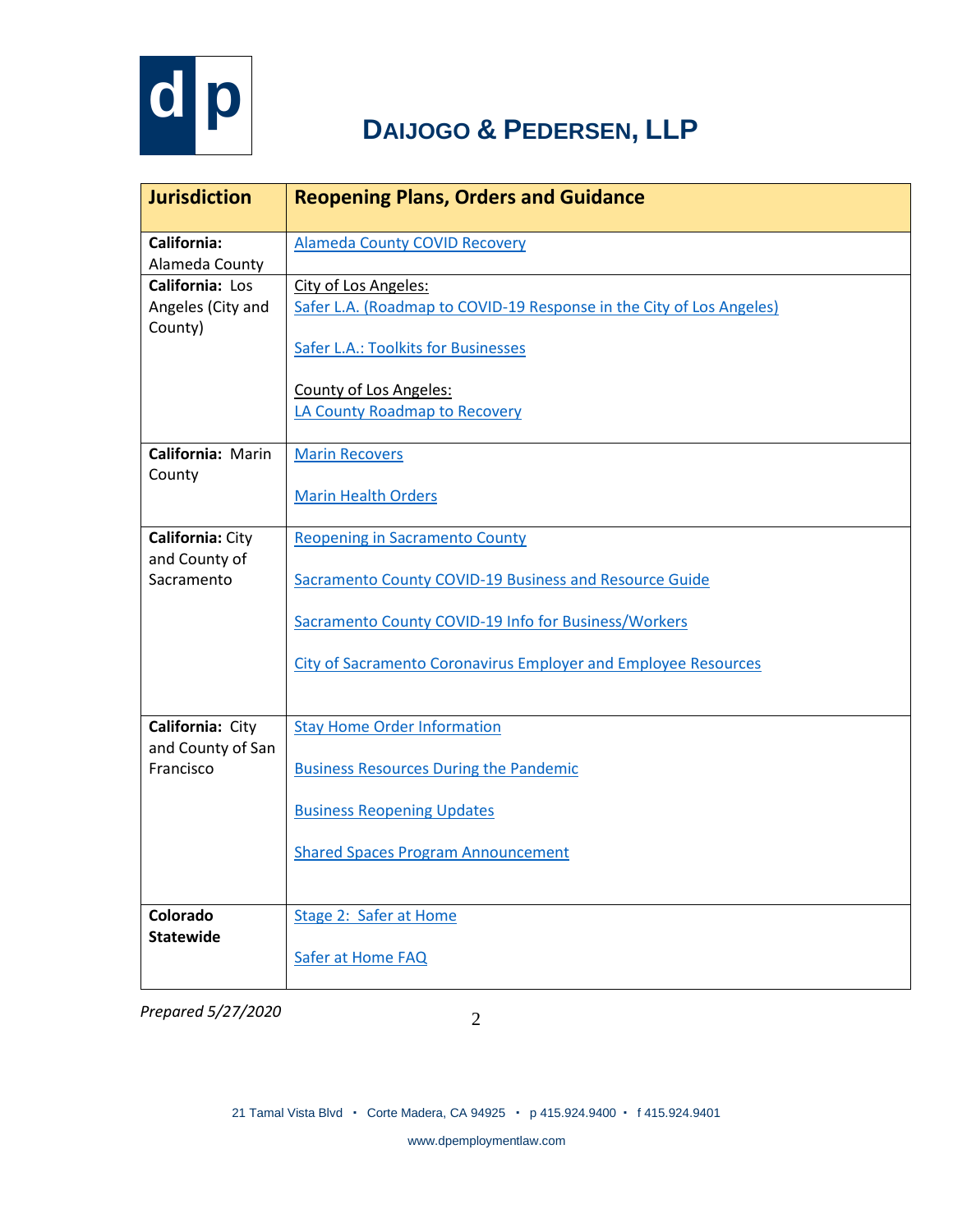

| <b>Jurisdiction</b>                       | <b>Reopening Plans, Orders and Guidance</b>                                                        |
|-------------------------------------------|----------------------------------------------------------------------------------------------------|
|                                           | <b>Guidance for Employers</b>                                                                      |
| Colorado: City<br>and County of<br>Denver | <b>Denver Recovery Guidance and Planning</b>                                                       |
| <b>Connecticut</b>                        | <b>Reopen Connecticut</b><br><b>Business Sector Rules for 5/20 Reopen</b><br>Covid-19 FAQ          |
| <b>Delaware</b>                           | Delaware's Response to COVID-19                                                                    |
|                                           | <b>Delaware's Recovery and Reopening</b><br><b>Phase 1 Economic Reopening Guidance</b>             |
| <b>District of</b><br>Columbia            | DC Covid-19 Stay Home DC<br>Stay at Home Order Extended through June 8, 2020                       |
| <b>Florida Statewide</b>                  | Plan for Florida's Recovery<br><b>COVID-19 Resource Center</b><br><b>COVID-19 Executive Orders</b> |
| Florida: City of<br>Miami                 | Stand Up, Miami (Phase Reactivation Plan to Reopen)                                                |
| Georgia<br><b>Statewide</b>               | Reviving a Healthy Georgia (Executive Order 05.12.20.02)                                           |
| Georgia: City of<br>Atlanta               | <b>Atlanta Recommended Guidelines Reopening Phases</b>                                             |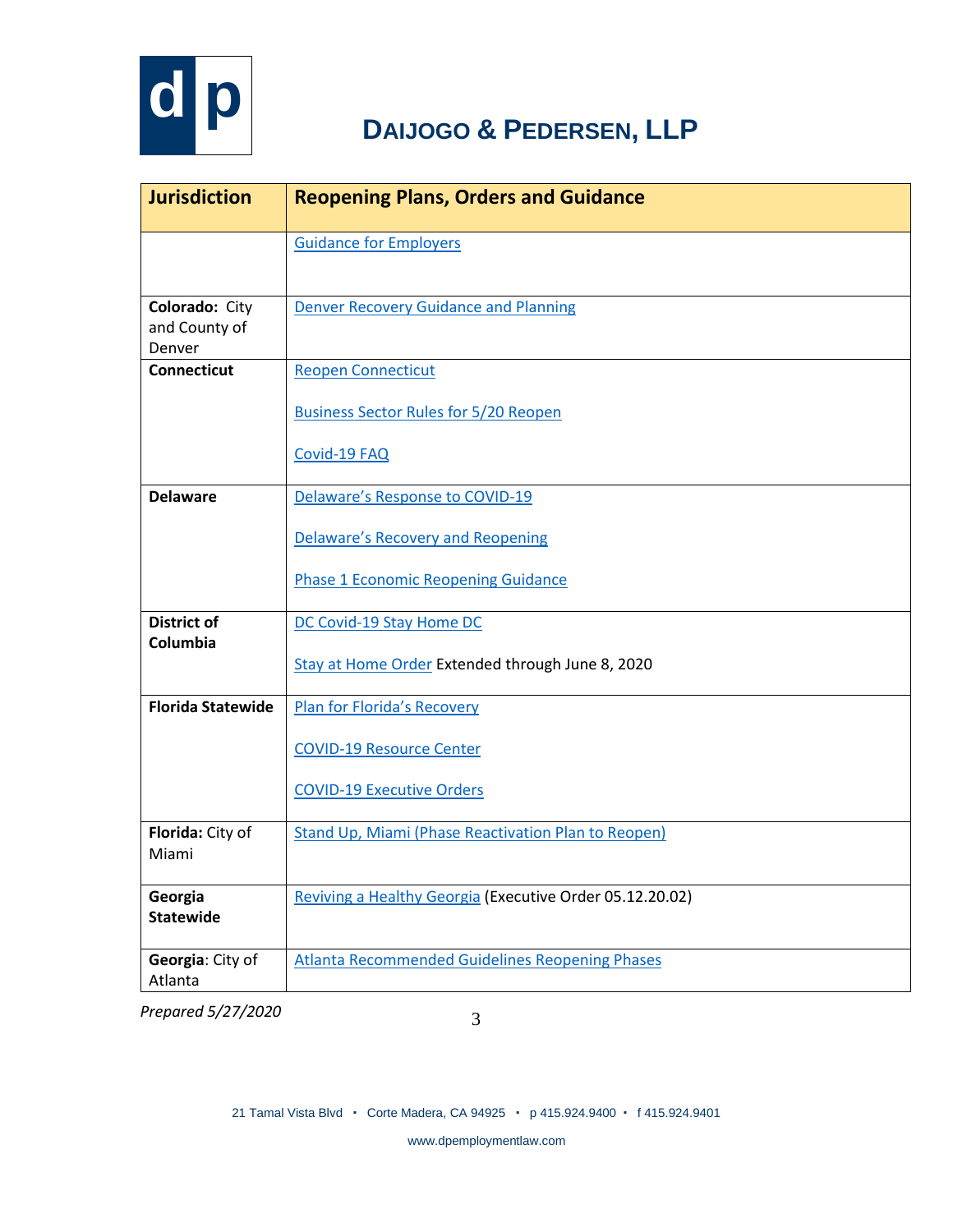

| <b>Jurisdiction</b>       | <b>Reopening Plans, Orders and Guidance</b>                       |
|---------------------------|-------------------------------------------------------------------|
| <b>Hawaii</b>             | Hawaii Safer-at-Home Order Guidance                               |
|                           | <b>Employer Guidance</b>                                          |
|                           | Stay at Home Order (Through May 31, 2020)                         |
| Idaho                     | <b>Idaho Rebounds Stages of Reopening</b>                         |
|                           | <b>Business-specific Protocols for Opening</b>                    |
|                           | <b>Stay Healthy Order</b>                                         |
|                           | <b>Stay Healthy Order FAQ</b>                                     |
|                           |                                                                   |
| <b>Illinois Statewide</b> | <b>Restore Illinois Plan</b>                                      |
|                           | <b>Restore Illinois FAQ</b>                                       |
|                           | <b>Guidance for Businesses</b>                                    |
|                           |                                                                   |
| <b>Illinois:</b> City of  | <b>Protecting Chicago Reopening Info</b>                          |
| Chicago                   |                                                                   |
| <b>Indiana</b>            | <b>Back on Track Roadmap to Safely Reopen Indiana</b>             |
|                           | Roadmap to Reopen Indiana Executive Order                         |
| lowa                      | lowa Reopening and Disaster Emergency Proclamation (May 13, 2020) |
|                           | <b>Public Health Reopening Guidance</b>                           |
|                           | Covid-19 in Iowa FAQ                                              |
|                           |                                                                   |
|                           |                                                                   |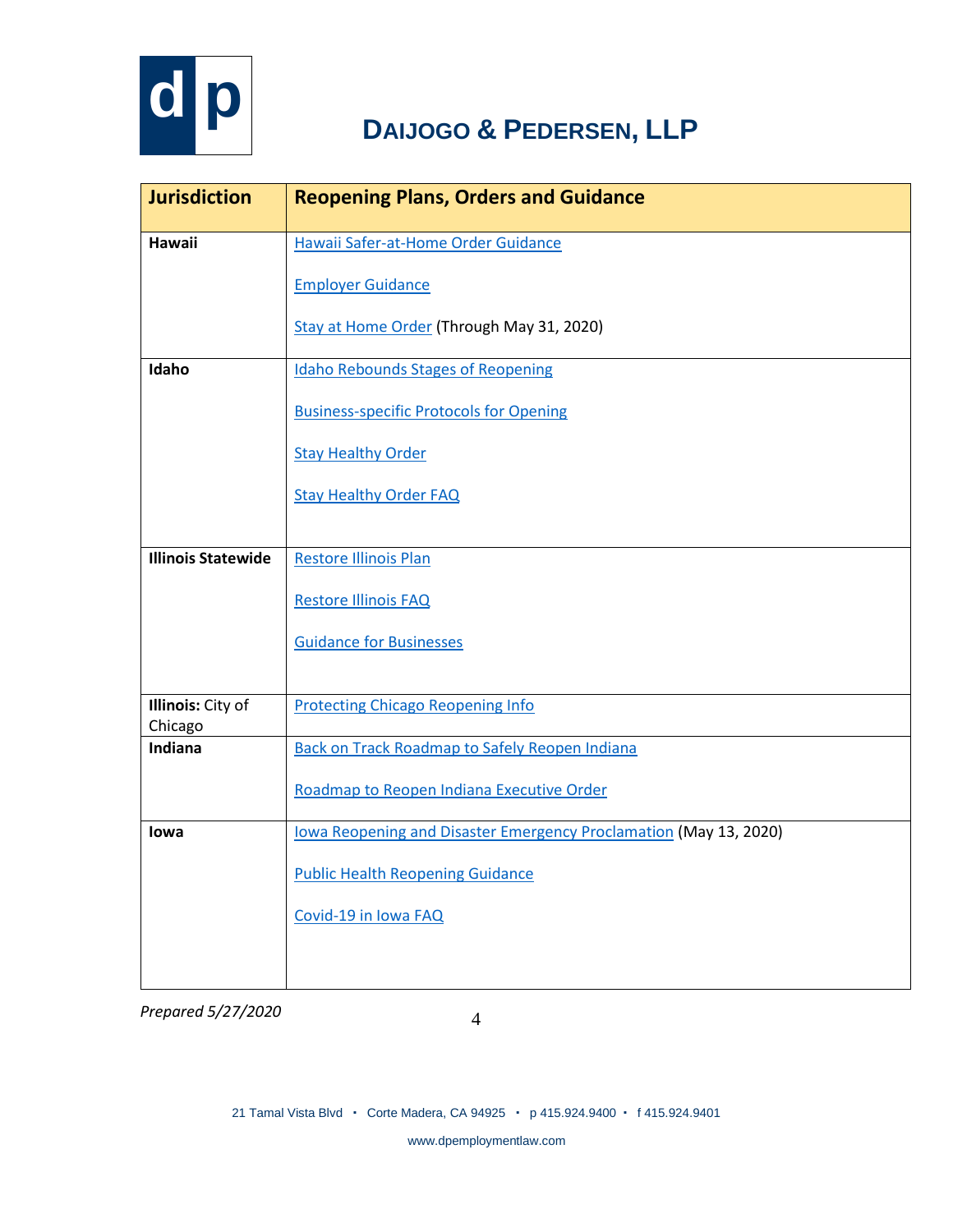

| <b>Jurisdiction</b>  | <b>Reopening Plans, Orders and Guidance</b>                  |
|----------------------|--------------------------------------------------------------|
| <b>Kansas</b>        | Ad Astra: A Plan to Reopen Kansas                            |
|                      | <b>Executive Order No. 20-31 Implementing Phase 1.5</b>      |
|                      | Plan to Reopen FAQ                                           |
|                      | <b>Reopening Guidance for Businesses and Employers</b>       |
|                      |                                                              |
| Kentucky             | <b>Healthy at Work Reopening Kentucky</b>                    |
|                      | <b>Healthy at Work Minimum Requirements for all entities</b> |
|                      | Kentucky's Response to COVID-19                              |
| Louisiana            | Phase One Reopening (May 15, 2020)                           |
|                      | Can this Business Open?                                      |
|                      | Open Safely Louisiana                                        |
| <b>Maine</b>         | <b>Restarting Maine's Economy</b>                            |
|                      |                                                              |
| <b>Maryland</b>      | <b>Maryland Strong: Roadmap to Recovery</b>                  |
|                      | May 13 Reopening Order                                       |
|                      | Legal Guidance on May 13 Reopening Order                     |
|                      |                                                              |
| <b>Massachusetts</b> | <b>Reopening Massachusetts</b>                               |
| <b>Statewide</b>     | <b>Safer at Home Advisory</b>                                |
|                      | <b>COVID-19 Control Plan</b>                                 |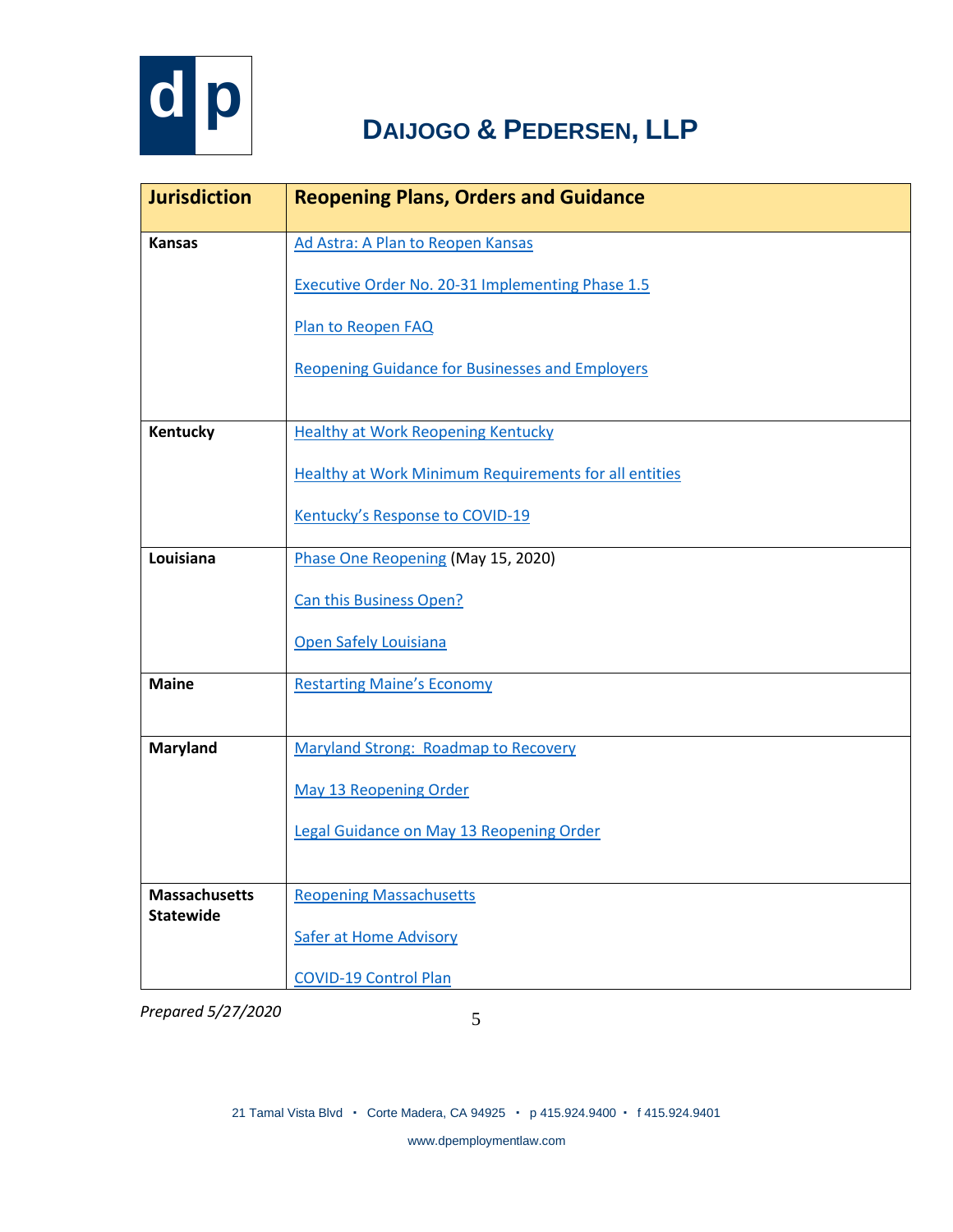

| <b>Jurisdiction</b>                     | <b>Reopening Plans, Orders and Guidance</b>                                                                                                   |
|-----------------------------------------|-----------------------------------------------------------------------------------------------------------------------------------------------|
| <b>Massachusetts:</b><br>City of Boston | <b>Reopening the City of Boston</b>                                                                                                           |
| Michigan                                | <b>COVID-19 Resources</b><br><b>COVID-19 FAQ</b>                                                                                              |
| Minnesota                               | Minnesota's Stay Safe Plan<br><b>Safely Returning to Work</b>                                                                                 |
| Mississippi                             | <b>Mississippi Executive Orders</b><br><b>Mississippi Coronavirus Resources</b><br><b>Mississippi Department of Health Workplace Guidance</b> |
| <b>Missouri</b>                         | Missouri Show Me Strong Recovery Plan Guidance and FAQ                                                                                        |
| <b>Montana</b>                          | <b>Montana Reopening Resources</b><br><b>Montana Reopening Plan</b><br><b>Montana Phase 2 Reopening Directive</b>                             |
| <b>Nebraska</b>                         | Nebraska Covid-19 Resource Page                                                                                                               |
| Nevada<br><b>Statewide</b>              | Nevada United: Roadmap to Recovery Plan<br>Nevada United: Roadmap to Recovery Phase 1 Directive and Guidance                                  |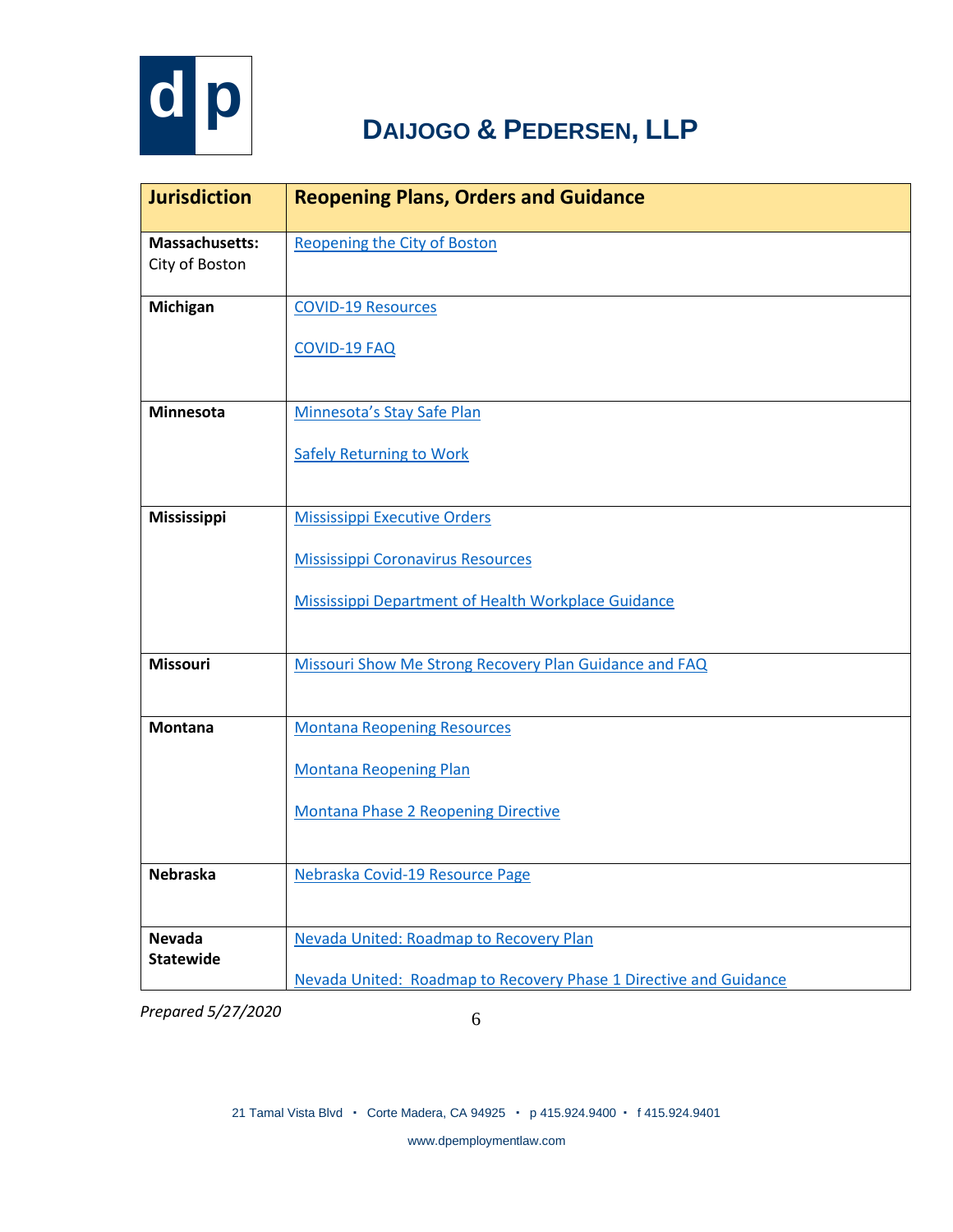

| <b>Jurisdiction</b>           | <b>Reopening Plans, Orders and Guidance</b>                                 |
|-------------------------------|-----------------------------------------------------------------------------|
|                               |                                                                             |
| Nevada: City of<br>Las Vegas  | <b>Reopening Resources for Businesses</b>                                   |
| <b>New Hampshire</b>          | New Hampshire Stay at Home 2.0 plan                                         |
|                               | New Hampshire Stay at Home 2.0 Business Guidance                            |
|                               | <b>New Hampshire Executive and Emergency Orders</b>                         |
| <b>New Jersey</b>             | NJ The Road Back Summary                                                    |
|                               | NJ The Road Back Stages                                                     |
|                               | <b>NJ Reopening FAQ</b>                                                     |
|                               | <b>COVID-19 NJ Business Information and Guidance</b>                        |
| <b>New Mexico</b>             | New Mexico Stay at Home Order and Reopening Guidance                        |
|                               | All Together New Mexico: COVID-Safe Practices for Individuals and Employers |
|                               | <b>Executive Orders and Public Health Orders</b>                            |
|                               | <b>New Mexico Stay at Home FAQ</b>                                          |
|                               |                                                                             |
| <b>New York</b>               | <b>New York Forward: Reopening New York</b>                                 |
| <b>Statewide</b>              | <b>Industry Guidance</b>                                                    |
|                               |                                                                             |
| New York: City of<br>New York | <b>COVID-19: Community and Business Guidance</b>                            |
|                               |                                                                             |
| <b>North Carolina</b>         | North Carolina Staying Ahead of the Curve                                   |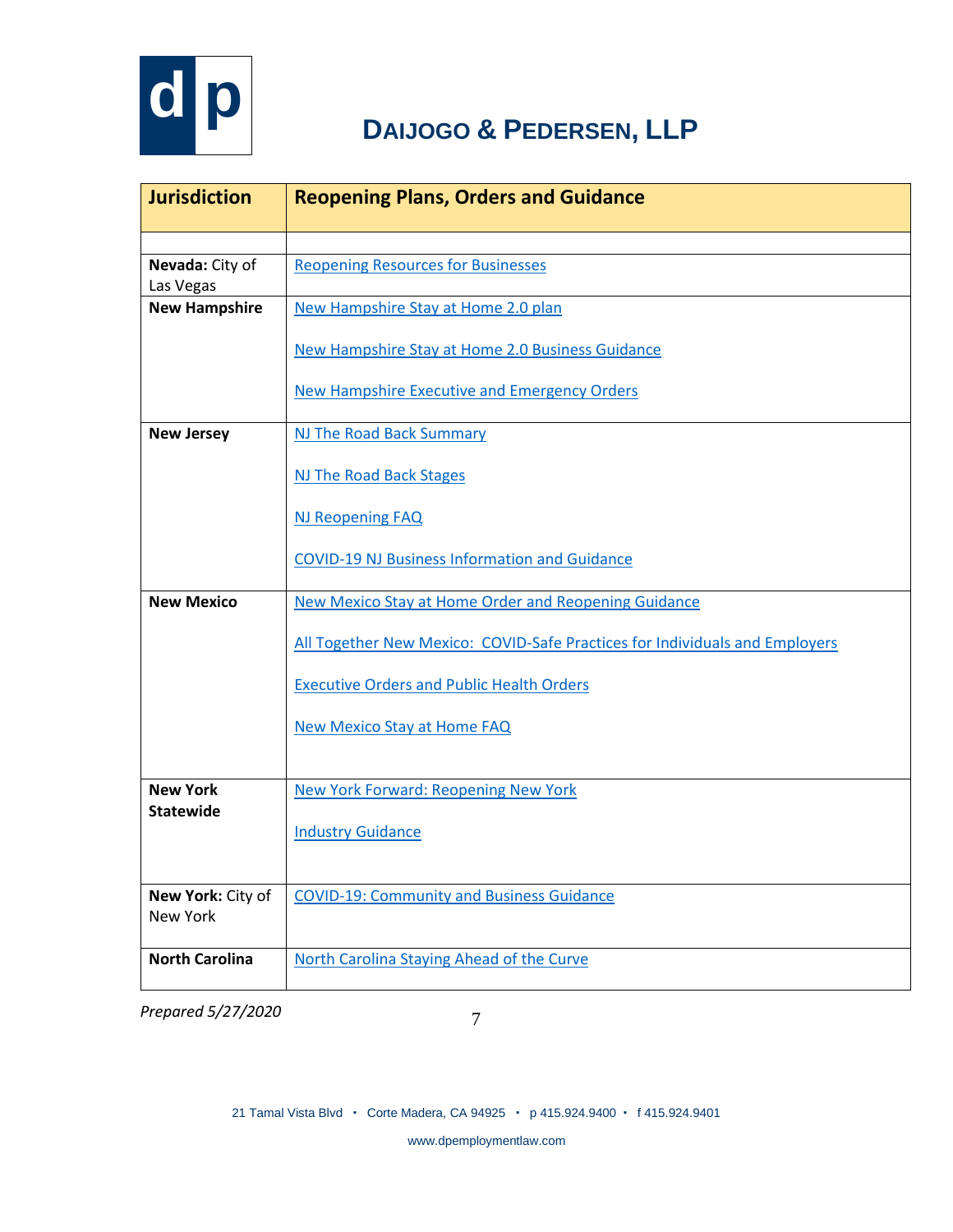

| <b>Jurisdiction</b>              | <b>Reopening Plans, Orders and Guidance</b>                         |
|----------------------------------|---------------------------------------------------------------------|
|                                  | <b>Business &amp; Employer COVID-19 Resources</b>                   |
|                                  | <b>Executive Orders</b>                                             |
| <b>North Dakota</b>              | <b>ND COVID-19 Resources</b>                                        |
|                                  | <b>ND Smart Restart</b>                                             |
|                                  | ND Smart Restart Business and Employer Protocols                    |
|                                  | ND Smart Restart Employer/Employee FAQ                              |
| Ohio                             | <b>Responsible Restart Ohio</b>                                     |
|                                  | <b>COVID-19 Employers and Employees</b>                             |
|                                  | <b>Executive Orders</b>                                             |
|                                  |                                                                     |
| <b>Oklahoma</b>                  | Oklahoma Open Up & Recover Safely Plan                              |
|                                  | Oklahoma Resources and Recommendations (Open Up and Recover Safely) |
|                                  | Oklahoma Open Up & Recover Safely FAQ                               |
|                                  | Oklahoma COVID-19 Resources                                         |
| Oregon                           | <b>Reopening Oregon Resources</b>                                   |
| Pennsylvania<br><b>Statewide</b> | <b>Stay at Home Order</b>                                           |
|                                  | <b>Phased Reopening</b>                                             |
|                                  | <b>Reopening for Businesses</b>                                     |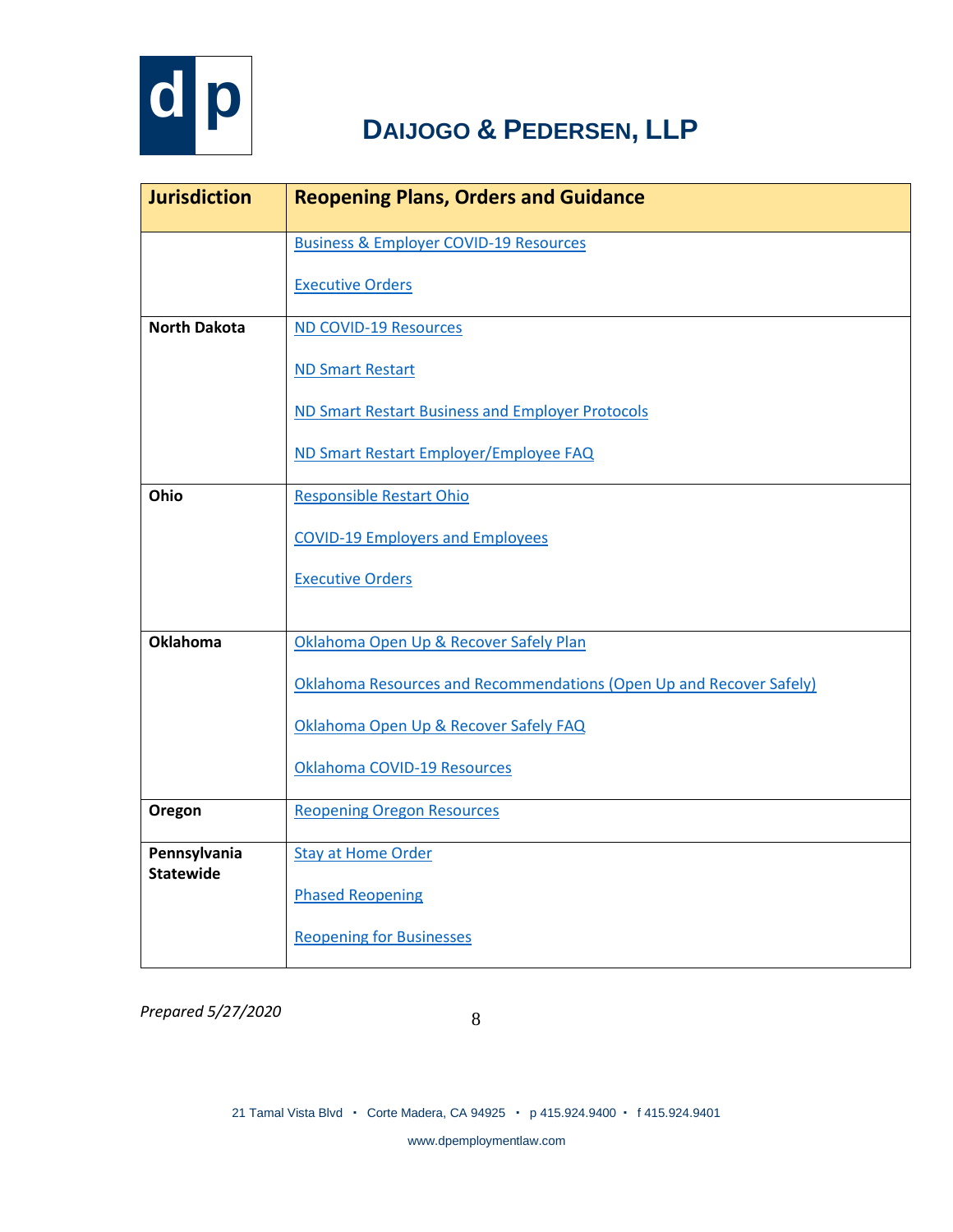

| <b>Jurisdiction</b>             | <b>Reopening Plans, Orders and Guidance</b>              |
|---------------------------------|----------------------------------------------------------|
| Pennsylvania:<br>City of        | <b>Business Activity and Stay at Home Order</b>          |
| Philadelphia                    | <b>Guidance for Businesses</b>                           |
| <b>Rhode Island</b>             | <b>Reopening Rhode Island</b>                            |
|                                 | Rhode Island Covid-19 Info                               |
|                                 | <b>Executive Orders</b>                                  |
| <b>South Carolina</b>           | <b>AccelerateSC</b>                                      |
|                                 | <b>Business Covid-19 Resources</b>                       |
|                                 | <b>Executive Orders</b>                                  |
| <b>South Dakota</b>             | <b>South Dakota Back to Normal Plan</b>                  |
|                                 | <b>Executive Orders</b>                                  |
|                                 |                                                          |
| <b>Tennessee</b>                | <b>Tennessee Pledge: Reopening Tennessee Responsibly</b> |
|                                 | <b>Business Resources</b>                                |
| <b>Texas Statewide</b>          | <b>Strike Force to Open Texas</b>                        |
|                                 | <b>COVID-19 Executive Orders</b>                         |
| Texas: City of<br><b>Dallas</b> | <b>Reopening Dallas</b>                                  |
|                                 | <b>Business Resources</b>                                |
|                                 |                                                          |

*Prepared 5/27/2020*

www.dpemploymentlaw.com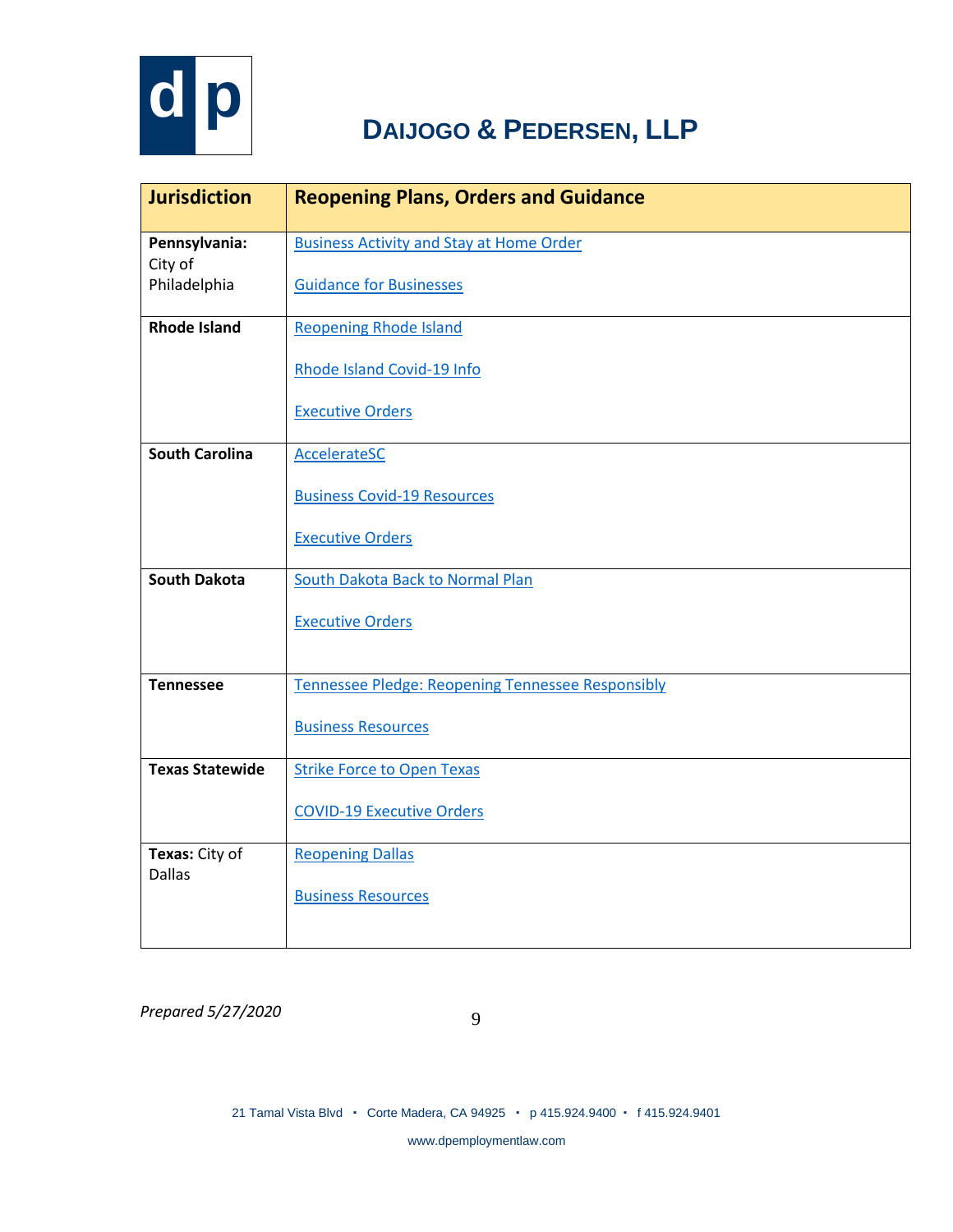

| <b>Jurisdiction</b>                            | <b>Reopening Plans, Orders and Guidance</b>                                        |
|------------------------------------------------|------------------------------------------------------------------------------------|
| Texas: City of<br>Houston (Harris<br>County)   | <b>Harris County Stay Safe Guidance</b>                                            |
| <b>Utah Statewide</b>                          | <b>Utah Leads Together Plan</b>                                                    |
|                                                | <b>Resources for Businesses</b>                                                    |
|                                                | <b>Utah Coronavirus Information and Resources</b>                                  |
| <b>Utah: Salt Lake</b>                         | <b>Information on Reopening Salt Lake City</b>                                     |
| City and County of<br>Salt Lake                | Salt Lake County's Plan to Reopen                                                  |
| Vermont                                        | <b>COVID 19: Vermont State Response and Resources</b>                              |
|                                                | <b>Restart Vermont Resources</b>                                                   |
|                                                | Work Safe, Be Smart, Stay Safe Order                                               |
|                                                | <b>Business Reopening and Training Plans</b>                                       |
| <b>Virginia</b>                                | <b>Forward Virginia Guidelines</b>                                                 |
|                                                | Forward Virginia: Phase One FAQ                                                    |
|                                                | Phase One Easing of Certain Temporary Restrictions Due to COVID-19 Executive Order |
| Washington                                     | Safe Start Plan and Guidance for Reopening                                         |
| <b>Statewide</b>                               | <b>Washington's Phased Approach</b>                                                |
|                                                | <b>Guidance and Resources for Business Owners and Employers</b>                    |
| <b>Washington:</b><br>Seattle (King<br>County) | <b>Workplace Guidance</b>                                                          |